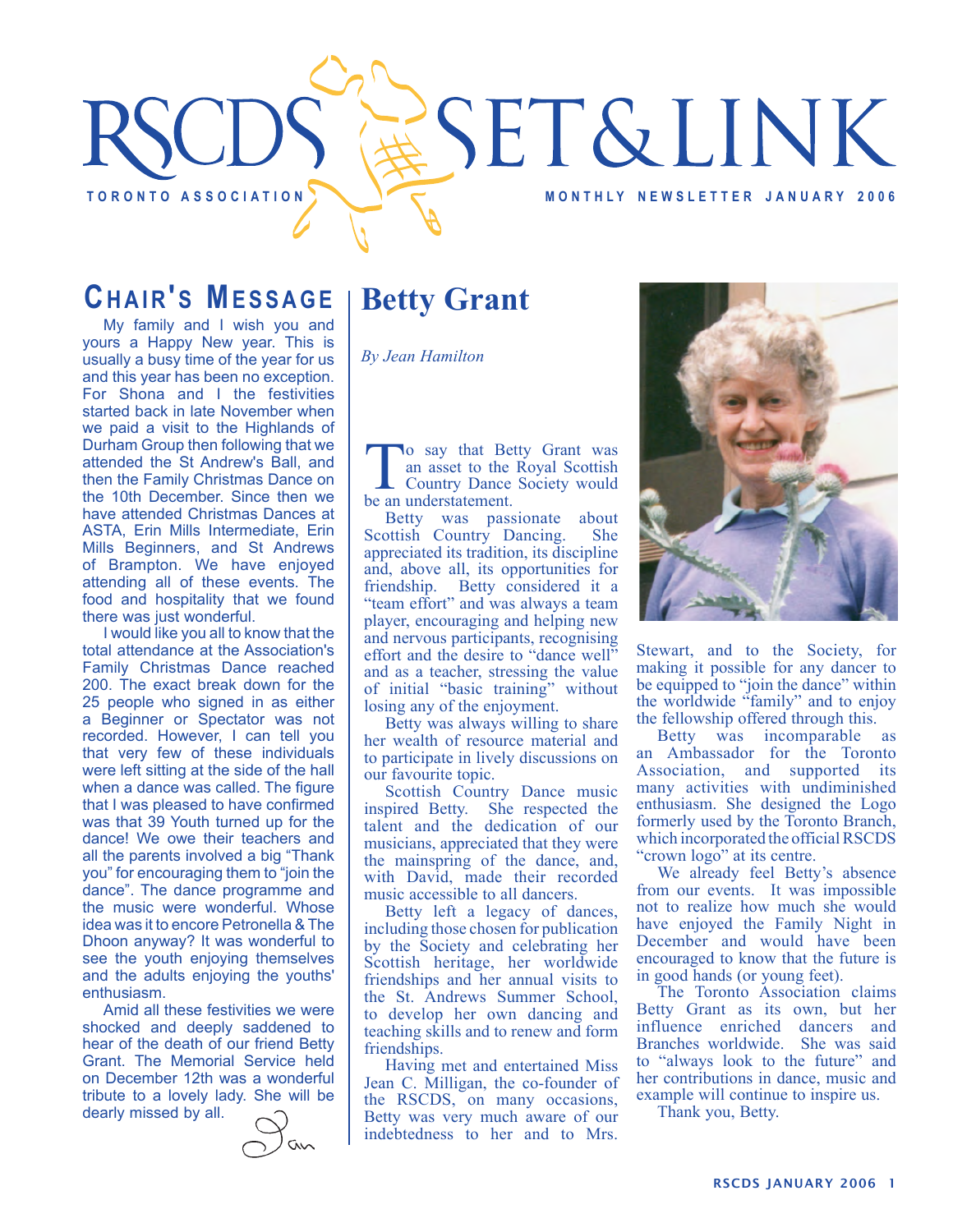### February Monthly Dance

| Date:<br>Time:<br><b>Place:</b><br><b>Music:</b><br><b>Hosts:</b> | Saturday, February 11, 2006<br>8:00 pm - 10:30 pm<br><b>Crescent School</b><br>2365 Bayview Ave<br><b>Bobby Brown and The Scottish Accent</b><br>Hillcrest, Scarborough, St. Clement's<br>Please note that Crescent School has a no-nut policy |               |                          |
|-------------------------------------------------------------------|------------------------------------------------------------------------------------------------------------------------------------------------------------------------------------------------------------------------------------------------|---------------|--------------------------|
| <b>C'est l'Amour</b>                                              |                                                                                                                                                                                                                                                | J 8x32        | <b>Bk 34-1</b>           |
| The Ladies of Dunse                                               |                                                                                                                                                                                                                                                | <b>R</b> 8x40 | Bk 26-11                 |
| <b>Moment of Truth</b>                                            |                                                                                                                                                                                                                                                | S 8x32        | <b>Bk 37-2</b>           |
| <b>Ladies Fancy</b>                                               |                                                                                                                                                                                                                                                | J 6x32        | Bk 13-12                 |
| <b>Sugar Candie</b>                                               |                                                                                                                                                                                                                                                | S 8x32        | <b>Bk 26-9</b>           |
| <b>Starlight</b>                                                  |                                                                                                                                                                                                                                                | R 8x32        | <b>Bk 44-1</b>           |
| <b>INTERVAL</b>                                                   |                                                                                                                                                                                                                                                |               |                          |
| <b>Miss Johnstone of Dumfries</b>                                 |                                                                                                                                                                                                                                                | J 8x32        | <b>Farewell My Fancy</b> |
| Not I                                                             |                                                                                                                                                                                                                                                | R 8x32        | Bk 28-12                 |
| <b>Miss Ogilvie's Fancy</b>                                       |                                                                                                                                                                                                                                                | S 8x32*       | <b>Bk 20-8</b>           |
| <b>The Starry Eyed Lassie</b>                                     |                                                                                                                                                                                                                                                | J 8x32        | Bk 23-11                 |
| <b>Adieu Mon Ami</b>                                              |                                                                                                                                                                                                                                                | S 8x32        | Bk 24-11                 |
| <b>Mrs MacLeod</b>                                                |                                                                                                                                                                                                                                                | R 8x32        | <b>Bk 6-11</b>           |
| <b>EXTRAS</b>                                                     |                                                                                                                                                                                                                                                |               |                          |
| <b>Jessie's Hornpipe</b>                                          |                                                                                                                                                                                                                                                | R 8x32        | <b>Bk 8-9</b>            |
| Mrs Stewart's Jig                                                 |                                                                                                                                                                                                                                                | J 8x32*       | $35 - 1$                 |
| * Tartan Ball dances                                              |                                                                                                                                                                                                                                                |               |                          |



# **Tartan Ball 2006**

By the time you read this, the hustle and bustle of the holiday season will be over. The dreary month of February will be looming, winter will be established and we will be wondering what do with ourselves.

The one bright spot on the horizon is the 43rd Annual Tartan Ball to be held on Saturday, February 18, 2006 at the Fairmont Royal York. Here is your opportunity to shine. This is the time that the men usually outshine the women. Silver buttons have been polished, sporrans shined and those black jackets against the colourful tartans of the kilts are amazing. Spirits are high and feet are light. This is your opportunity to put your best foot forward, (it had better be the right one) and enjoy a night of dancing to the incomparable music of our own Bobby Brown and The Scottish Accent.

Once again, Georgina Finlay and her "young people" (some of us aren't so young anymore) will be hosting two practices for the Ball on Wednesday February 9th and February 16th, at Weston Presbyterian Church. Another good place to learn the dances is at your own social class. If there are dances that you are not sure of, please ask your teacher to review them. Although the dances will be briefed, it will only be a quick reminder. The evening will more enjoyable for all if you come prepared.

Again this year we are pleased to be able publish the menu early. This will allow those of you who have special dietary requirements to indicate so on the application form.

Soup: Carrot and Ginger Soup with Melted Leeks and Lemon Cream

Entrée: Red Currant and Cider Glazed Chicken Breast, with Wild Rice and Sweet Potato Risotto, and a gathering of Winter Vegetables

Salad: Minuet of Crisp Winter Garden Greens, with Sundried Cranberries and Apricots, Gooseberry Vinaigrette

Dessert: Chocolate Truffle Torte, White Chocolate Crème Anglaise and Compote of Winter Berries.

Applications are available on the website.

~Sandra Scott Tartan Ball Convenor 416-447-0157 setandlink@hotmail.com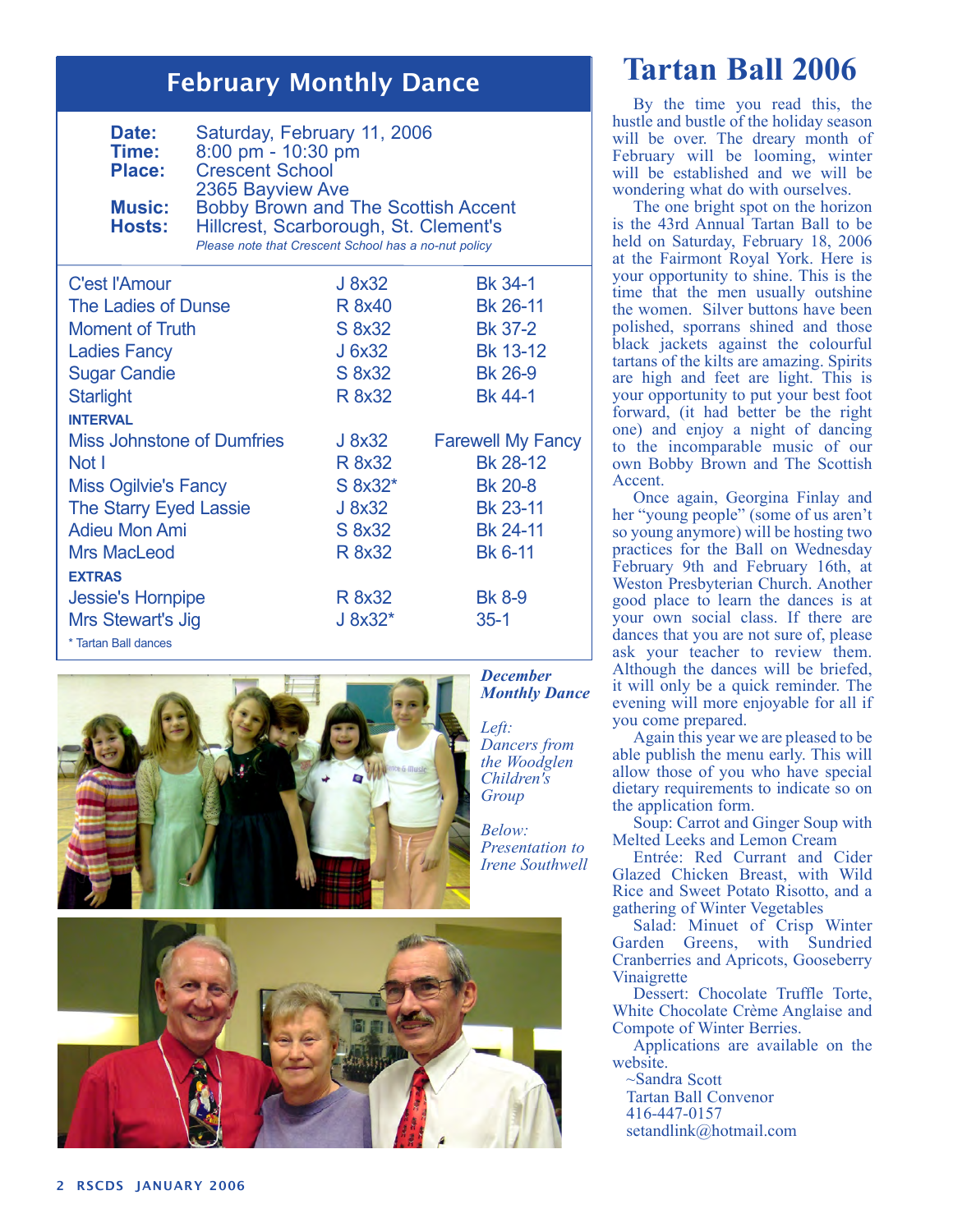# **Upcoming Events**

JANUARY 9, 2006, 6:45 - 7:45 p.m., St. Clement's new Monday night beginner class. General class to follow until 9:00 p.m. Teacher is Teresa Kowalczyk. Series of 6 classes cost \$42. Contact Grace Harris 416- 431-9653; grace\_colin50@hotmail.com.

JANUARY 20, 2006, 8:00 p.m., Erin Mills Burns' Social at Cooksville United Church. Music by "The Reel Thing" (a.k.a Jim Darge and Gordon D. S. Hamilton). Tickets at \$15.00 will include haggis, neeps and tatties. Contact the Hamiltons at 905-566-9599.

JANUARY 27 - 29, 2006, The 2006 Ardbrae Ball Weekend, Ottawa, ON. Music by Bobby Brown and The Scottish Accent. Contact Guy Quesnel 613-725-3031; g.quesnel@sympatico.ca; www.flora.org/ Ardbrae.

JANUARY 28, 2006, Highlands of Durham SCD's Burns Supper and Dance at Scugog Community & Recreation Centre, Reach Street, Port Perry. Contact Marjorie Mason 905-649-3532; mmason@bellnet. ca or Stewart Bennett 905-985-6573 or tartanshop@on.aibn.com

FEBRUARY 11, 2006, 9:00 a.m. - 3:00 p.m., South Simcoe Scottish Country Dancers Valentine Workshop & Afternoon Social Dance, Knox Church, King St. South, Alliston. Teachers are Steve Coombs, Burlington, and Teresa Kowalczyk, Toronto. Morning classes followed by lunch, and dance starts at 1:30 p.m. Register by February 3, 2006. Contact Pat Asada 905-478-2085 or Grace Graham 705-435-3689.

FEBRUARY 11, 2006, St. Catharines Valentines Dance with Fred Moyes. Contact Jere Brubaker brubakerjp1@aol.com.

FEBRUARY 25, 2006, The Oakville Scottish Country Dance Group's 50th Anniversary Ball at Le Dome in Oakville. Music by Bobby Brown and The Scottish Accent. Contact Liz Walton 905-338-0798; mjewalton@sprint. ca.

MARCH 3-5, 2006, Belleville Scottish Country Dancers 22nd Annual Workshop and Ball. Teachers are Jim Ray, Lockerbie, Scotland and Jean Noble, Toronto. Music by Bobby Brown and The Scottish Accent. Contact Bill and Jan Cunningham, 613-965- 4212 or Mike McCarey, 613-967-1827.

MARCH 18, 2006, West End Workshop, Streetsville Secondary School. Teachers are Nadine Gingrich, Waterloo, ON; Carole Skinner, Toronto; Alex Gray, UK. Contact Brien or Ishbel Thomson 905-826-7842.

MARCH 24 - 26, 2006, Vanisle 30th Anniversary Weekend and Ball, Victoria. Teachers are Mary Murray, Vancouver, BC; David Queen, England; Gary Thomas, Santa Rosa, CA. Music by Muriel Johnston and Keith Smith. Registration forms at www. viscds.ca. Contact Rosemary Balfour 250- 598-6456; rpbalfour@shaw.ca or Janet Rice gjrice@shaw.ca.

APRIL 8, 2006, Toronto Association Children's Festival.

MAY 6, 2006, Toronto Association Youth Ball, Newtonbrook United Church.

MAY 13. 2006, The Thistle Ball in Victoria, BC. Contact Kathryn Taylor 250-598-3490; kathryntaylorthomson@shaw.ca

MAY 26-28, 2006, 4th Annual Youth Weekend West in Victoria, BC. Cost is \$98 for accomodation and all events. Teachers are Mairi Hand, Boise, ID; Fred DeMarse, San Francisco, CA; Ruth Jappy, Delta, BC. Musicians are Muriel Johnstone, Alex Jappy and Mary Ross. Contact Frankie Chao 250- 381-4756;tuba\_frank@hotmail.com or visit www.youthweekendwest.com

July 16 - August 13,2006, RSCDS Summer School at University Hall, Kennedy Gardens, St. Andrews, Scotland. Scholarship application forms are available from Brenda Hurst brenhurst@hotmail.com or by the Society's Bulletin or www.rscds.org.

### **BOOKING DANCES A NO NO!**

Are Toronto's dances welcoming? Do we engage newcomers, visitors or singles and ask them to dance ? Some will say "No, we don't." Why is that? Well, pre-booking dance partners can sometimes get in the way, making it hard for others to dance .

Let's beat the rap and stop booking dances. Look for singles who need a partner, take their hand and lead them to the top of the hall.

Is Toronto welcoming? Let's erase any doubt. We are and let's prove it!

~Toronto RSCDS Executive

### From the Grant Family

Betty Grant's family and more than 500 of her Scottish Country Dance family and friends said goodbye to Betty at a celebration of her life held at her church, Timothy Eaton Memorial in Toronto on December 12th. What a wonderful tribute!

We thank you for all the expressions of love, comfort and sympathy that you expressed in person or by mail.

David, Christy, Julia, Carolyn and John

December 15, 2005

## **ISCDS**

### **Mark your calendars for the summer of 2007!**

The RSCDS NS Branch is proud to announce the next International Scottish Country Dance School (ISCDS). July 25-29, 2007 at King's and Dalhousie Universities Halifax, Nova Scotia, Canada.

Teachers: Mary Murray (BC) Robert McOwen (MA) Joe Wallin (NS) Duncan & Maggie Keppie (NS) Merrill Heubach (NS) Music by: Tullochgorum (Boston, MA) The Macadians (NS)

This school will be MUCH smaller than recent schools and it will NOT be expanded to accommodate larger numbers. Places will be reserved on a first-come, first-served basis.

Please take a look at the web page (Click on ISCDS on the left side of the page): http://www.accesswave. ca/~lydiahedge/

For further information, please contact: Lydia Hedge Coordinator, ISCDS 2007 lydiahedge@accesswave.ca (902) 827-2033